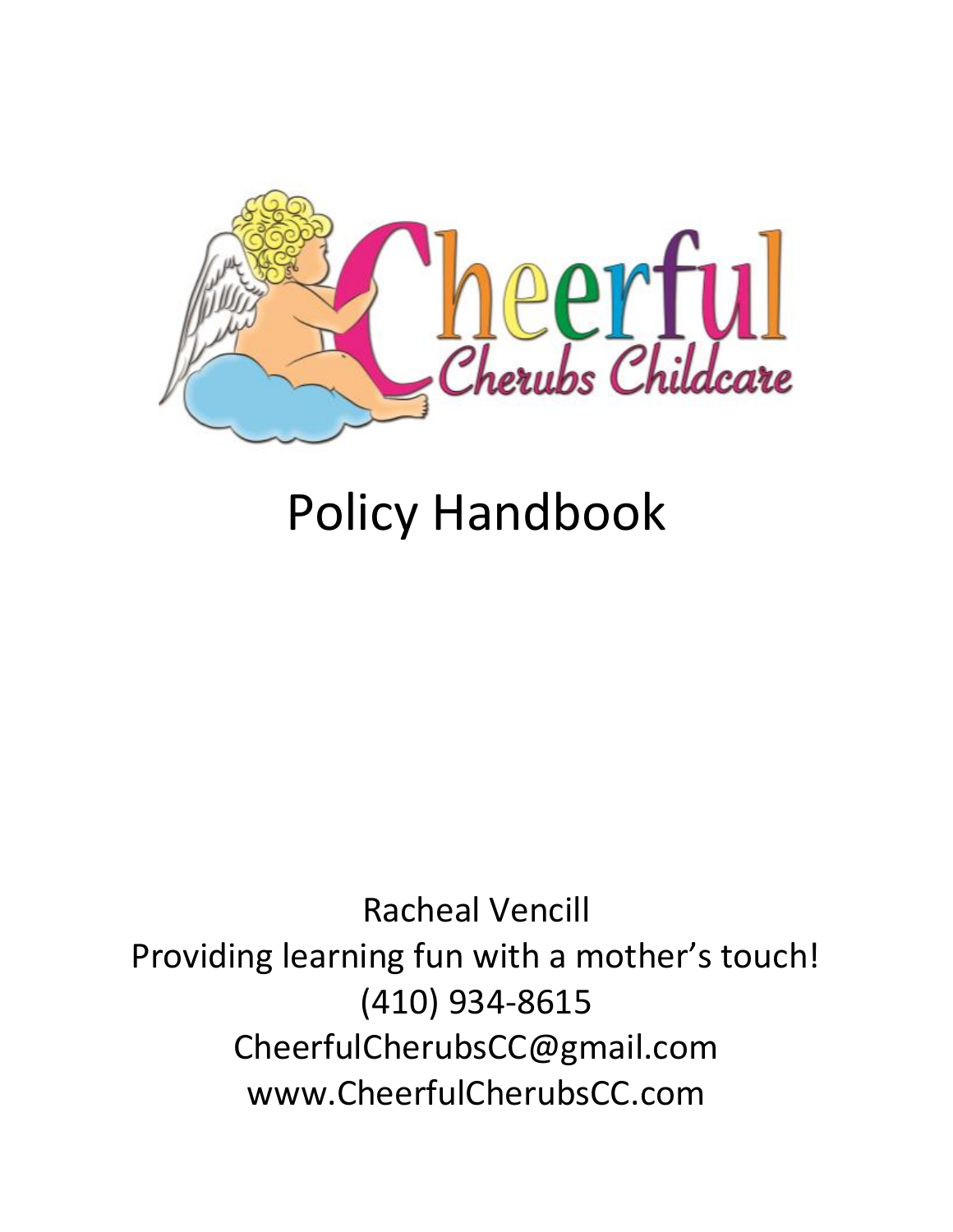*Thank you for choosing Cheerful Cherubs Childcare!!! I am so happy to have the opportunity to provide a fun, friendly, learning environment for your child. The policies in this handbook were written in coordination with Childcare regulations and with the best interest of your family in mind. I want to provide a high level of care that will be beneficial for everyone. Please take the time to read this handbook in its entirety, as your signature will be required to acknowledge you have read, understand and agree with all policies.*

# **Philosophy**

Cheerful Cherubs Childcare provides a safe, clean, fun, home like atmosphere where your children can feel comfortable being themselves. The intimate setting allows for plenty individual attention. Your child will be taught age appropriate material in a fun and engaging manner. I encourage creativity and decision making to promote self-esteem, as well as social skills as a foundation to develop relationships. I also promote good health encompassing nutrition, exercise, respect for themselves and each other.

## **Hours of Care**

#### **Monday thru Friday 7:00 a.m. to 5:00 p.m.**

*\*Drop-off and pick-up times outside of regular care hours will be considered upon request.*

**Cheerful Cherubs Childcare holiday hours & closings:** Martin Luther King Jr. Day, President's Day, Memorial Day, 4th of July, Labor Day, Columbus Day, Veteran's Day, Thanksgiving Day and the day after, Christmas Eve, Christmas Day and the day after, New Year's Eve and New Year's day.

#### **A Day in the Life of a Cherub – Daily Schedule:**

- 7:00a Welcome Settle in and prepare for our fun day together!
- 8:00a Stretching Let's wake-up our bodies and get our thinking caps on.
- 8:30a Breakfast is served! Practice good manners, socializing, bonding and interacting.
- 9:00a Circle Time with Preschool Curriculum
- 9:30a Curriculum Reinforcement and Skill Building Activities
- 10:00a Outdoor/ Indoor Active Play
- 11:00a Music movement
- 11:45a Potty Break & Wash Hands
- 12:00p Lunch is served!
- 12:45p Story Time
- 1:00p Nap/Rest Quietly So we are energized for afternoon learning fun!
- 3:00p Afternoon Snack
- 3:30p Arts & Crafts
- 4:30p Group activities/Outdoor/Indoor Active Play
- 5:00p We had fun…See-ya next time!

*NOTE: Please feed your child if they will be arriving after a meal or snack time, as nothing will be served again until the following scheduled meal/snack. Your child will be supplied drink whenever they are thirsty.*

#### **Open Door Policy**

While your child is in my care, you can always be assured the door is open to you. Please feel free to drop in to check on your child or call for an update on how they are getting along in their day.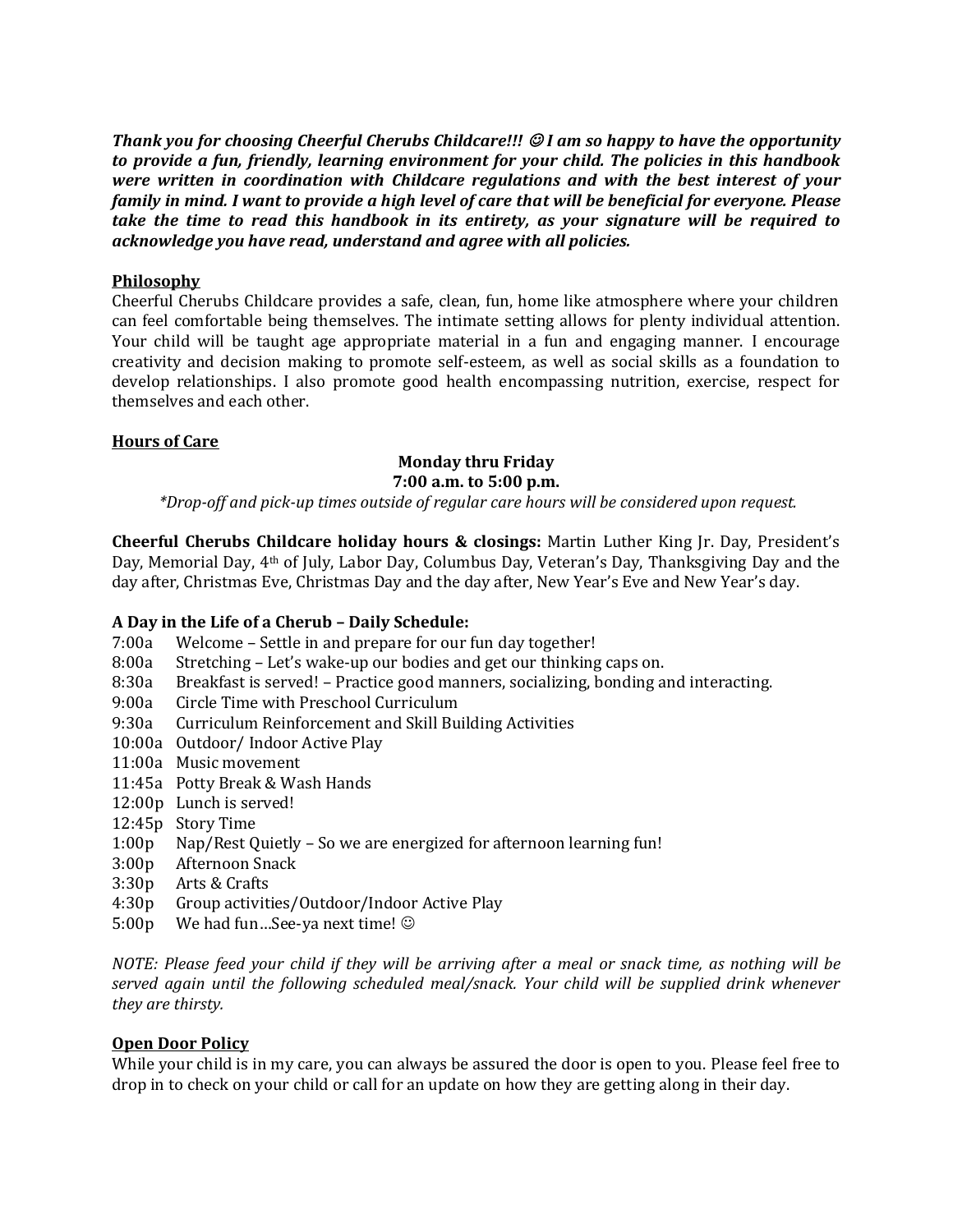**Tuition -** There is no enrollment fee, however, we do require a **\$50.00 annual supply fee** due at the time of enrollment and annually thereafter. This fee will go toward new learning materials, craft and cleaning supplies, toy replacements, Kleenex for runny noses, etc. Please call to inquire about rates and availability.

- I ask that the weekly tuition be paid at the time of enrollment and every Friday thereafter. For children starting in the middle of the week, tuition will be prorated to \$35 per day at the time of enrollment with a full week of tuition due on the Friday of the same week.
- You will be unable to bring your child for care the following week if tuition has not been paid. An additional fee of \$25.00 will be billed for each business day the tuition is late. If you are paying the tuition late and bringing your child for care the same day, payment will only be accepted in cash, money order or cashier's check. (No personal checks please for late payments.)
- There will be a \$35.00 fee for all payments returned due to non-sufficient funds (NSF). If a check is returned a second time due to NSF, the same \$35.00 fee will be charged, and all further payments will need to be paid in cash, money order or cashier's check.

# **Drop-In Care**

Cheerful Cherubs Childcare will be happy to accept your child for drop in care at a rate of \$50.00 per day. Your child will be incorporated into all daily activities, as well as supplied with all snacks and meals they are present for. Please call ahead to ensure there are openings for the day, this also allows me time to prepare and gather supplies for your child. Full-time and part-time slots will take precedence over drop-in care.

# **Pick up policy**

I ask that your child be walked to the door at drop off in the morning and to the car in the evenings at pickup. Please limit pick up persons to adults listed on contract. I cannot allow your child to go home with anyone other than persons designated by you at time of enrollment. Please inform me as soon as possible if any changes or updates need to be made to that list.

I also ask that your child be picked up at the designated closing time of 5:30p.m on regular days, and 12:30p.m. on scheduled half-days. I understand that occasionally due to circumstances beyond your control, such as traffic, weather, and meetings, you may not be able to make the designated pick-up time. Please contact Cheerful Cherubs Childcare whenever you are running late. There will be a \$5.00 charge for the first 15 minutes a child is late being picked up and an additional \$1.00 per minute thereafter (unless there is a preapproved circumstance).

# **Cheerful Cherubs will provide**

- Healthy meals (Morning snack, Lunch and Afternoon snack)
- Beverages including: 2% milk, 100% fruit juice and water
- Preschool curriculum
- Sunblock SPF 55 (If you have a preferred sunblock please provide)
- Circle time, crafts, art, music and daily play time indoors or outdoors (weather permitting)
- A nap mat for each child

*Note: If you will be packing your child's meals/snacks, please introduce any new foods at home first.*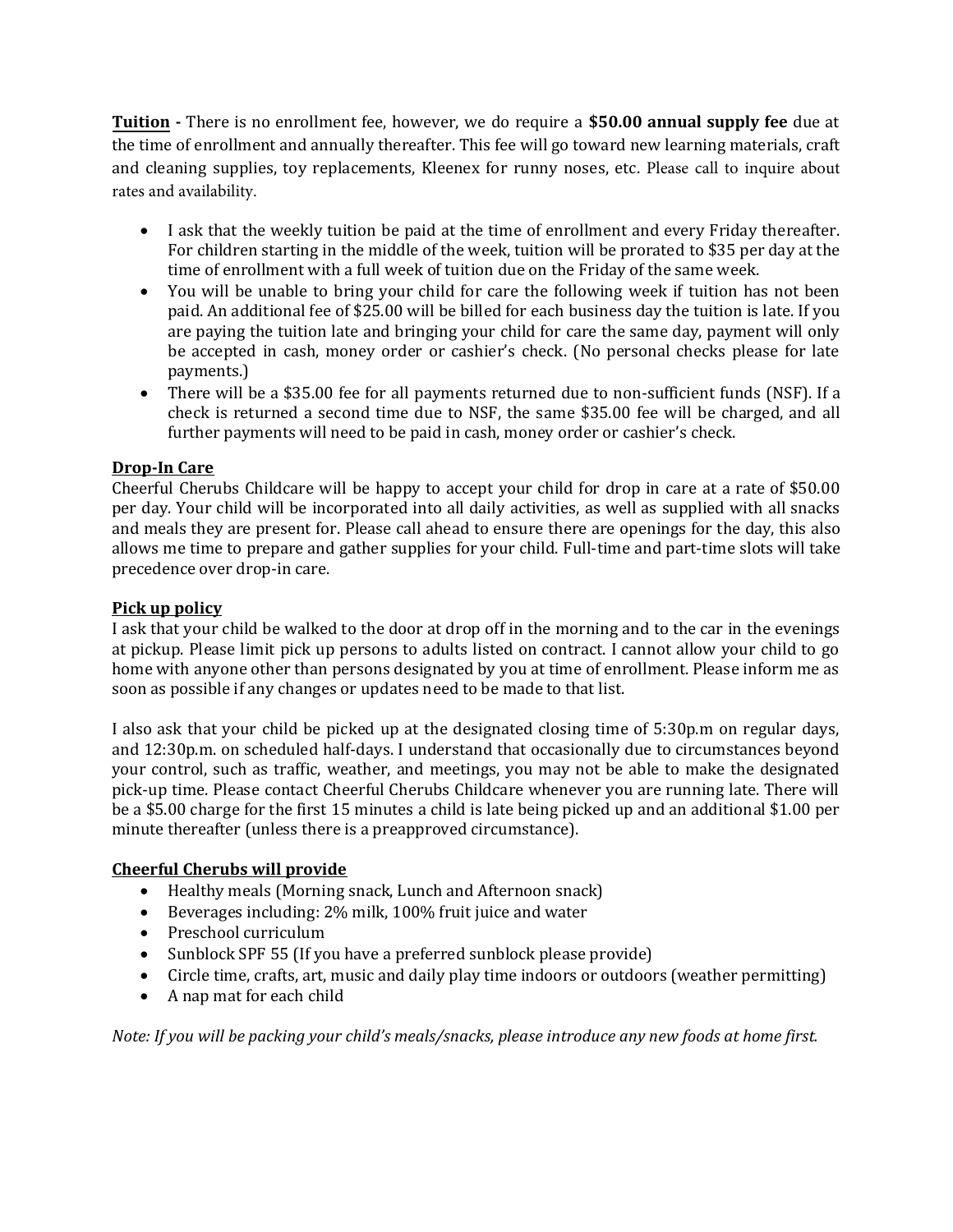# **Supplies/Items Needed for your Child**

- Children need to be dressed for weather appropriately and ready to play (Keep in mind you child will be playing outside and participating in a variety of art projects. Appropriate clothing and shoes are necessary to ensure safe, clean fun.)
- A change of clothes and extra underwear for children not wearing diapers or pull-ups (All items can be kept in cubby)
- When applicable: diapers, pull-ups, wipes and diaper cream.

## *NOTE: I am happy to assist with potty training!*

## **Getting to know us**

I understand that being away from a parent or guardian can be difficult for children. Cheerful Cherubs Childcare wants to be your child's home away from home. I want to see your child happy and ready to have fun and learn. I will allow a one-week trial for your child in which you can observe how your child is faring. There will be no penalties for withdrawal during your child's first week trial period.

## **Weather**

For your family's safety Cheerful Cherubs Childcare will follow the same schedule as Anne Arundel Community College (AACC) concerning closings/delays, otherwise if you feel you can safely travel to us, we will be here with open arms and a hot chocolate!  $\odot$ 

In the event of natural disasters such as, earthquakes, hurricanes, floods, tornados or other extreme circumstances please call Cheerful Cherubs Childcare to check our hours for the day.

#### **Illness/Family Emergency**

In the case of illness or family emergency, Emily Stump will stand in as an alternate childcare provider. She will fill in on my behalf, providing care in accordance with the policies stated in this handbook. As an alternate she has had a background check and is a trusted partner of Cheerful Cherubs Childcare. **In the event an alternate is not available regular tuition will still be due in full at the end of the week.**

#### **Vacation**

I will be taking one week of vacation and two extended weekends per year. There will always be advanced notice of these scheduled vacations, in case you want to make other arrangements for childcare. **I will do my best to have an alternate to cover all absences; however there will be no adjustment to the weekly tuition if no alternate is provided. If you choose to make your own arrangements for childcare when an alternate has been provided, your tuition payment is still due in full.**

#### **Pets**

We do have a pet dog in our home. Our dog will be kept up-to-date on shots and he will always be supervised and/or kept away from the children during care hours.

#### **Toys**

Cheerful Cherubs Childcare provides a wide range of toys/activities both inside and outside for all areas of development. Your child will be engaging in activities to enhance small and large motor skills, coordination, colors, numbers, basic math, science, language, and problem solving, as well as social and emotional development. Toys will be updated regularly.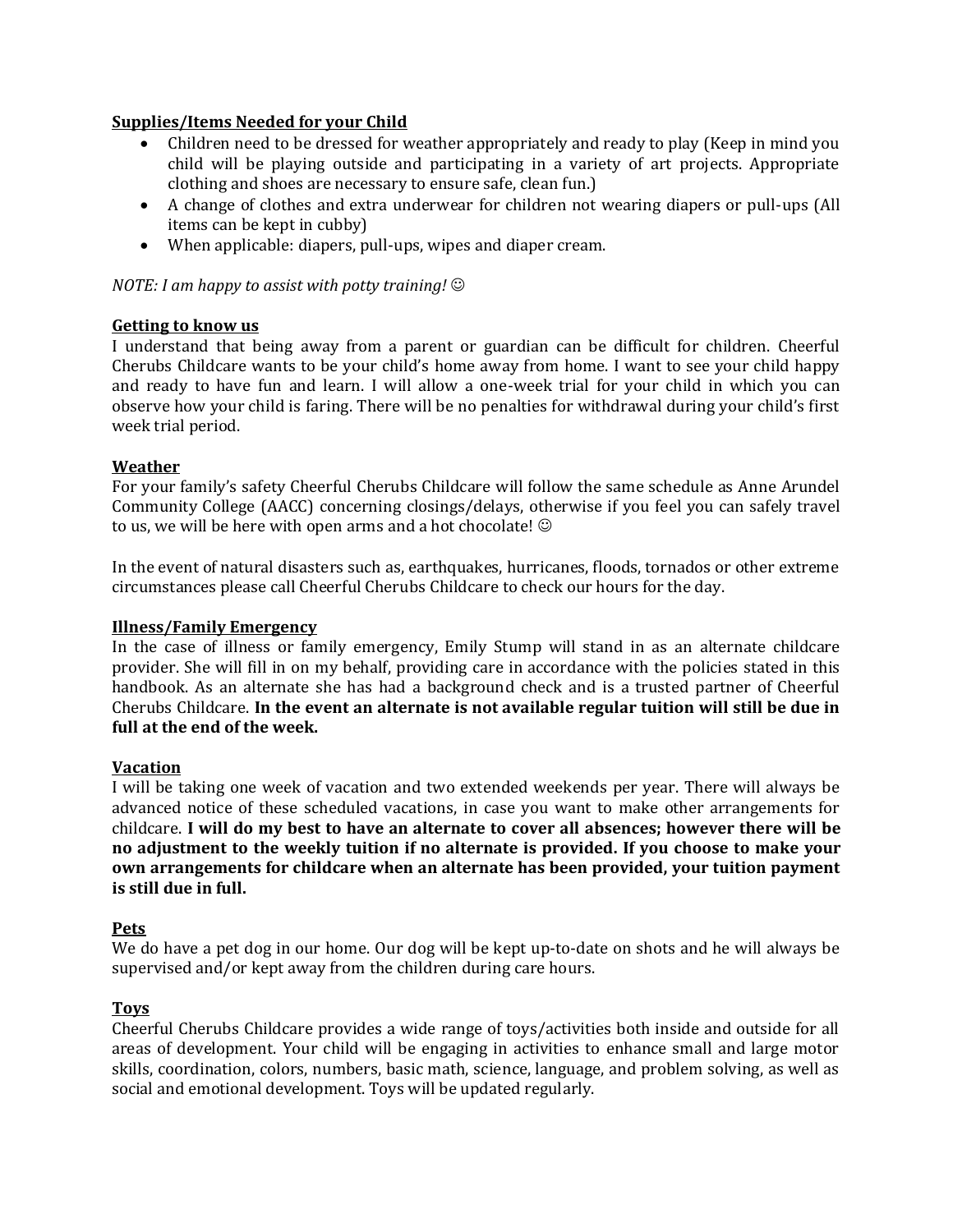*NOTE: I understand that some children just will not leave home without a specific item (toy, blanket, article of clothing etc.). I believe in picking your battles, and if that item gives them a little bit of security, and you allow it, they may bring it with them. However, Cheerful Cherubs Childcare accepts no responsibility for personal items that are lost, stolen or damaged, please bring these items at your own risk.*

# **Health**

Our children are healthy and happy most of the time. In the occasion you suspect he/she is ill please keep your child at home. The Health Department regulations prohibit the admittance of any child into a family childcare home that exhibits any of the following symptoms:

- Fever (100 degrees Fahrenheit or higher) child needs to be fever free for 24 hours without aid of medication.
- Diarrhea child must be symptom free for 24 hours without aid of medication.
- Vomiting child must be symptom free for 24 hours without aid of medication.
- Runny nose with colored discharge check with your doctor.
- Rash check with your doctor.
- Discharge from eyes or ears.
- Lice child needs to be treated and nits removed before return.
- Communicable diseases chicken pox, measles, mumps, conjunctivitis (pink eye), mononucleosis, strep throat, influenza, etc. The child may return when the incubation and contagious period is passed and the child is well enough to resume normal childcare activities.

If you bring your child exhibiting any of the symptoms above, childcare will be refused for the health and safety of everyone in my care. I ask that you only bring your child if they exude minor cold like symptoms (sneezing, clear discharge, minor cough). In this case I will be happy to care for your child with a box of tissues and some extra TLC  $\odot$ . However, if symptoms worsen including lack of energy (not wanting or feeling up to participating/playing) I will call you. If you are unable to respond to within one hour after I contact you, I will then try the emergency contact in an effort to make your child more comfortable and get them the care they need.

# **Medication**

If your child is on antibiotics he/she continues to be contagious for 24 hours after the first dose of medication and cannot return to childcare until this time period has passed.

Parents will allow provider to administer basic care items. All medication must be in the original labeled container.

# **Medical Emergencies**

Minor bumps and scrapes are inevitable, however, I will make every effort to keep your children safe through supervision and childproofing. Minor injuries will receive first aid, and if an emergency injury or illness occurs, you will be contacted immediately. If I am unable to contact either parent, I will call the emergency contact numbers supplied to me to make the medical decisions for your child. If necessary, your child will be transported by ambulance to the nearest hospital. Parents are responsible for fees involved in emergency medical treatment and transport.

# **Cleanliness**

Cheerful Cherubs Childcare is committed to keeping a clean and healthy environment for your child. Toys are sanitized regularly during nap/rest times and floors vacuumed every evening. Bathrooms are sanitized daily. In addition both your child and myself will follow good hand washing hygiene,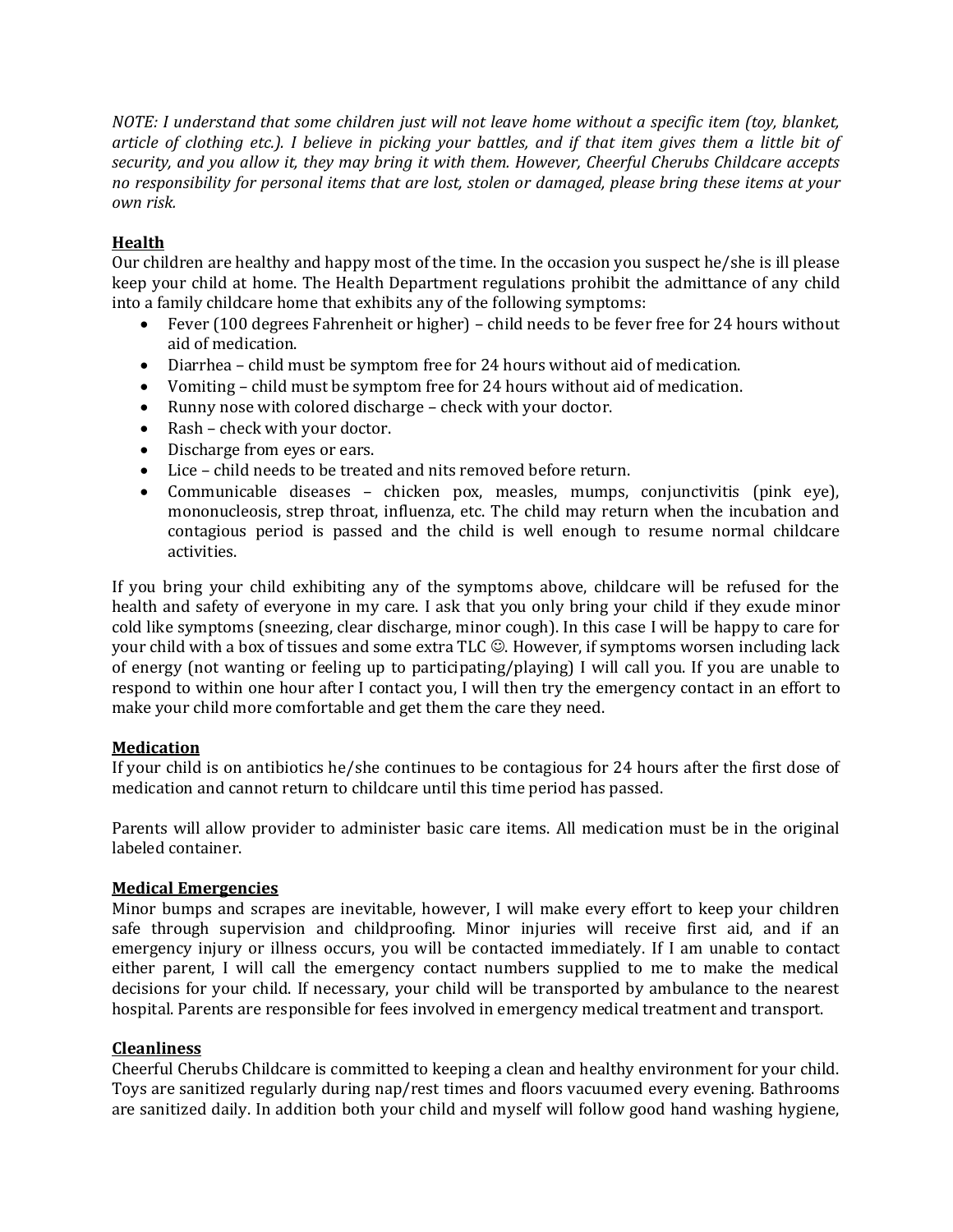including before and after meals, after all potty breaks and when any visible washing is necessary. Nap mats will be washed weekly or more often as needed.

## **Behavior**

Cheerful Cherubs promotes a fun and accepting environment where kids are free to be themselves and learn through hands on activities. I am a big believer of positive reinforcement (ignoring bad behavior and rewarding good behavior) and redirection (shifting a child's focus).

I have found that children act up when…

- They feel their power is being taken away, in which I will provide choices. (For example, "You may not draw on the wall, but you may color in this coloring book or on the dry erase board, which would you prefer?") Making decisions empowers them and gives them a sense of control.
- They are bored or over energized, in which case it may be time for freeze dance or outdoor play for awhile.
- Attention, meaning some one on one time is desired. I will do activities with your child, such as puzzles, books etc. or give them a task to help me with, making them feel responsible and promote self-esteem.

Please let me know what you have found works for your child so that we can work together!  $\odot$ 

## **Rewards**

A reward is generally stickers or small toys, and not snacks or candy, as we do not associate rewards with food.

#### **Communication**

It is important to me that we work as a team to provide the best possible experience for your child. There may be times when issues or obstacles arise, and during those times I would like to keep an open dialogue with you. I welcome your questions and feedback about the care your child is receiving while in my home. I do ask that sensitive issues be handled outside of care hours and between you and myself only. A child's self-esteem is very fragile and I do not want to create an atmosphere that makes them feel uncomfortable. Please feel free to call or submit your concerns in writing and I will schedule a time to address them directly.

#### **Child Abuse/Neglect**

It is the law and also my responsibility as a childcare provider to report any and all abuse or neglect performed on a child. Therefore, I will notify Child Protective Services and the Police Department when it appears that a child in my care is being physically, sexually or emotionally abused, neglected or exploited.

#### **Parental Termination of Care**

In the event you and your family no longer have the need for childcare, please give one-month notice of your decision. Regular payments are due for the 4 weeks following your notice, in which your child's slot will be held with Cheerful Cherubs Childcare.

#### **Provider Termination of Care**

Cheerful Cherubs Childcare has the right to forfeit care in the event of extreme persistent, undesirable and/or negative behavior, such as:

- Foul language directed at provider or peers.
- Physical abuse –hitting or aggressive behavior towards provider or peers.